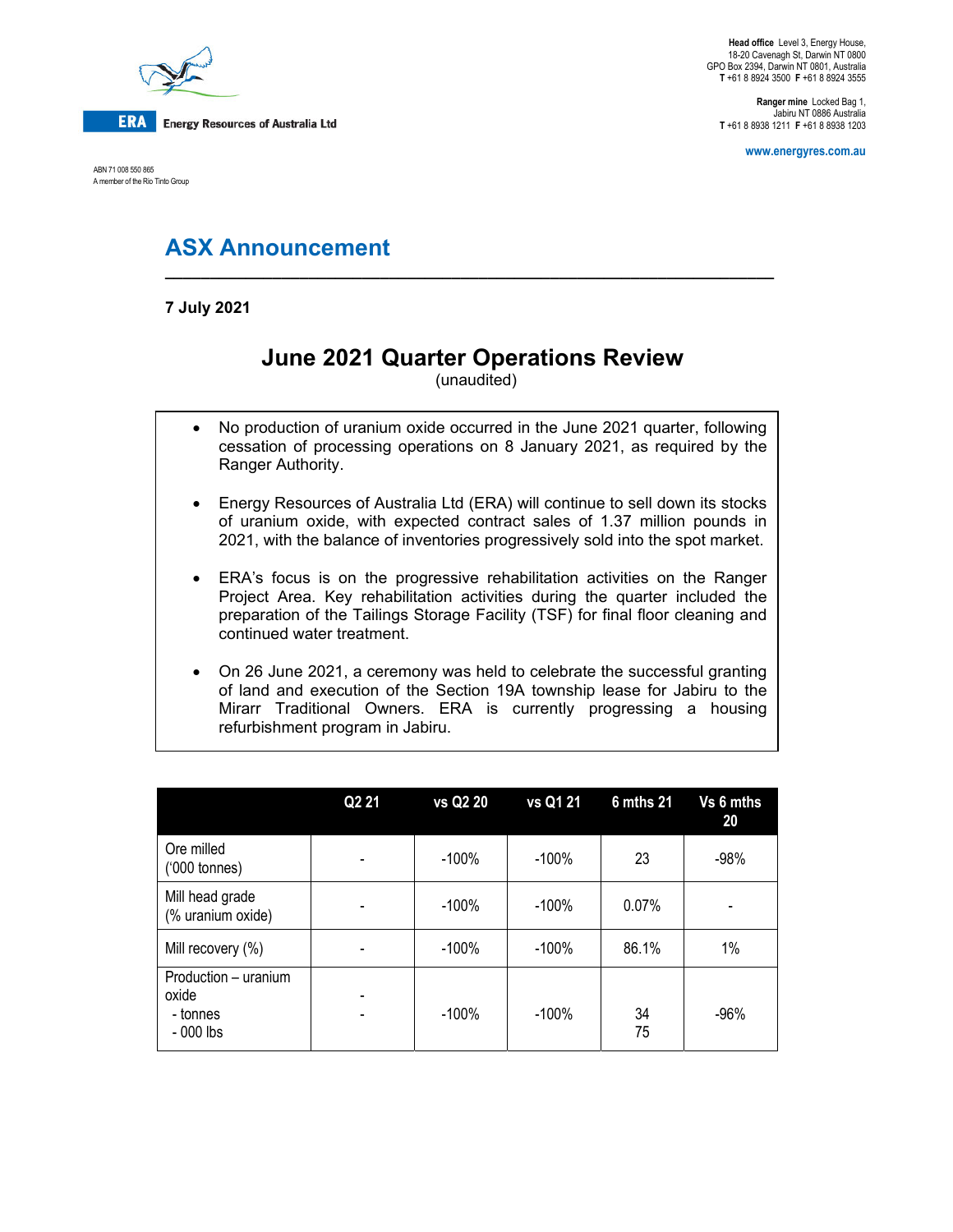

No uranium oxide was produced in the June 2021 quarter compared to 34 tonnes in the March 2021 quarter. Production at the Ranger Mine ceased, in accordance with the Ranger Authority on 8 January 2021.

In response to the ongoing COVID-19 pandemic, ERA continues to maintain controls and protocols in accordance with the Company's COVID-19 Management Plan to protect our employees and local communities as our first priority, and to ensure full compliance with Government requirements.

ERA is monitoring all COVID-19 developments and will provide further updates to the extent there is any material impact on Ranger rehabilitation.

#### **RANGER REHABILITATION**

Progressive rehabilitation of the Ranger Project Area continued during the quarter including water treatment and completion of the first phase of revegetation planting at Pit 1.

With the completion of the bulk dredging works at the Tailings Storage Facility (TSF) in February 2021, works are progressing on floor and wall cleaning activities. This process has been more complex than planned and has pushed final floor and wall cleaning later into the second half of 2021. This is a critical path activity as material from the TSF floor and walls are deposited in Pit 3 prior to final pit capping. ERA is progressing the final design and execution of the Pit 3 wicking, capping, and bulk backfill works. Work is under way to evaluate progressing this in parallel to final TSF floor and wall cleaning in order to condense the required schedule.

On 26 June 2021, a ceremony was held to celebrate the successful granting of land and execution of the Section 19A township lease for Jabiru to the Mirarr Traditional Owners. ERA is currently progressing a housing refurbishment program in Jabiru.

#### **EXPLORATION AND EVALUATION**

No evaluation or exploration expenditure was incurred for the June 2021 quarter, in line with the March 2021 quarter.

#### Ranger 3 Deeps

Given the current uranium market environment, the Ranger 3 Deeps project faces material barriers to development. Due to ongoing constrained market conditions the project remains uneconomic. Consequently, ERA is progressing backfill works on the Ranger 3 Deeps decline.

At present, no work is being conducted on further development options for the Ranger 3 Deeps deposit.